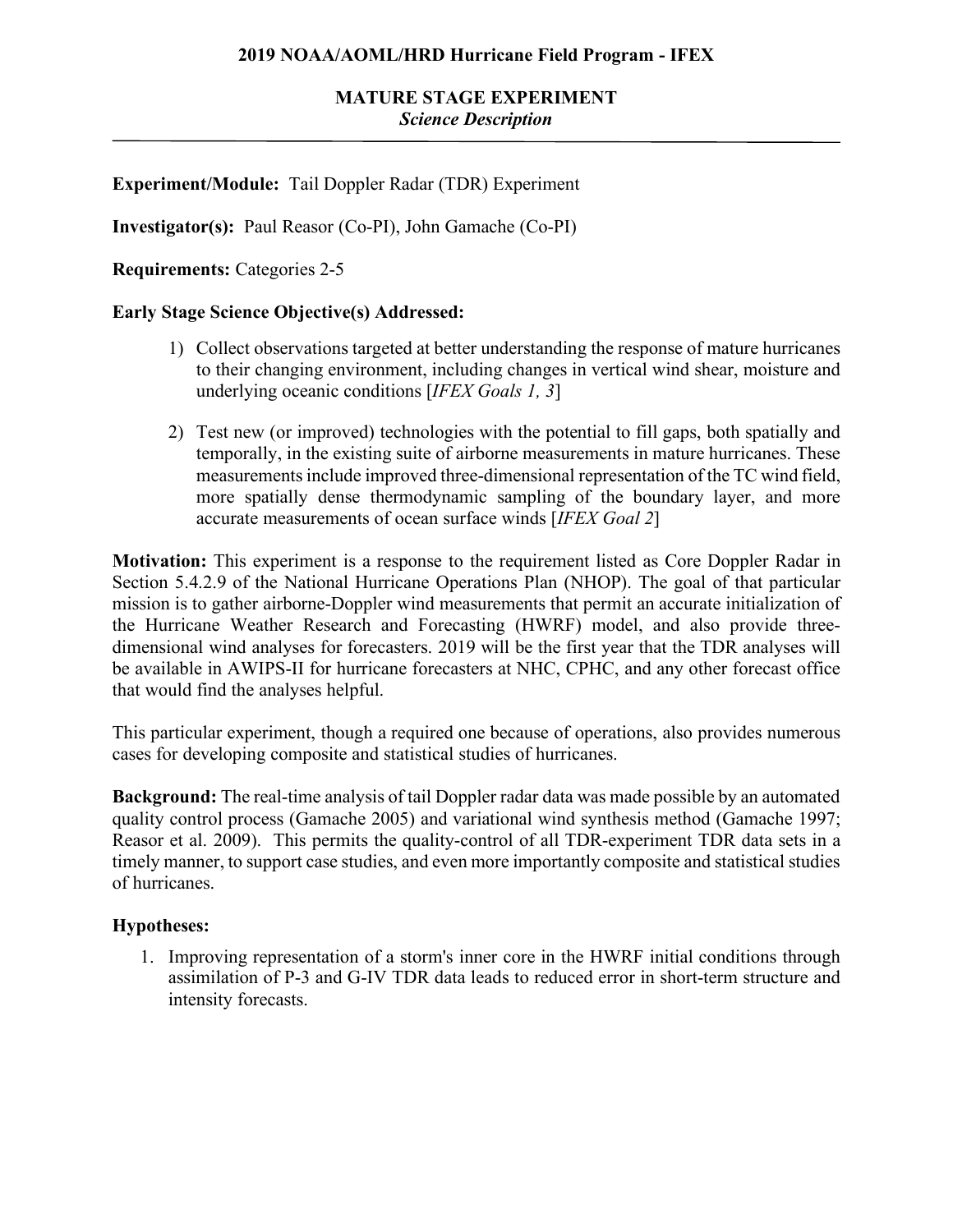# **MATURE STAGE EXPERIMENT** *Science Description*

### **Aircraft Pattern/Module Descriptions (see** *Flight Pattern* **document for more detailed information):**

**P-3 Patterns:** NOAA will conduct a set of flights during several consecutive days, encompassing as much of a particular storm life cycle as possible. This would entail using P-3s on back-to-back flights on a 12-h schedule when the system is at depression, tropical storm, or hurricane strength.

The TDR experiment is an experiment that spans the entire life-cycle, so it is covered here as well as in the early-stage experiments. Since the TDR experiment is generally performed several times a year, as an experiment tasked by EMC, NHC, or CPHC, it is unexpected that it would be carried out as described without such a tasking, to allow for other experiments to have a chance. Whenever possible that a good description of the TC can be obtained in well under 9 hours, other modules would be flown in conjunction with TDR, especially since the TDR experiment provides a good background description of a system within which the module is performed.

The target will be a mature hurricane. In the best-case scenario, it will have followed on directly from the early-stage TDR experiment. The other reason this experiment would be tasked is if the United States or its territories are under threat. At this stage of hurricane development, the system is likely to be more vertically coherent, unless it is moving rapidly over cool water, or is subjected to intense shear. Either way, the extent of the system will still require that the best option is to document wavenumbers 0 and 1 over a wider range of radii, rather than more wavenumbers over a narrower range of radii. These patterns would be a figure-4, butterfly pattern, or rotating figure 4, depending on system size and distance from base of operations.

The highest vertical resolution is needed in the boundary and outflow layers. This is assumed to be where the most vertical resolution is needed in observations to verify the initialization and model. For this reason, it is desirable that *if sufficient dropwindsondes are available*, they should be deployed in the radial penetrations to verify that the boundary layer and surface wind forecasts produced by HWRF resemble those in observations. These observations will also supplement airborne Doppler observations, particularly in sectors of the storm without sufficient precipitation for radar reflectivity (likely from intense shearing). *If sufficient dropwindsondes are not available*, a combination of SFMR and airborne Doppler data will be used for verification.

**G-IV Patterns:** The ultimate requirement for EMC is to obtain the three-dimensional wind field of Atlantic TCs from airborne Doppler data every 6 h to provide an initialization of HWRF through assimilation every 6 h. The maximum possible rotation of missions is two per day or every 12 h. The TDR on the G-IV is now officially considered operational; therefore, velocity data will be transmitted in real-time to EMC. We recommend storm overflight whenever possible during synoptic surveillance missions. The most effective